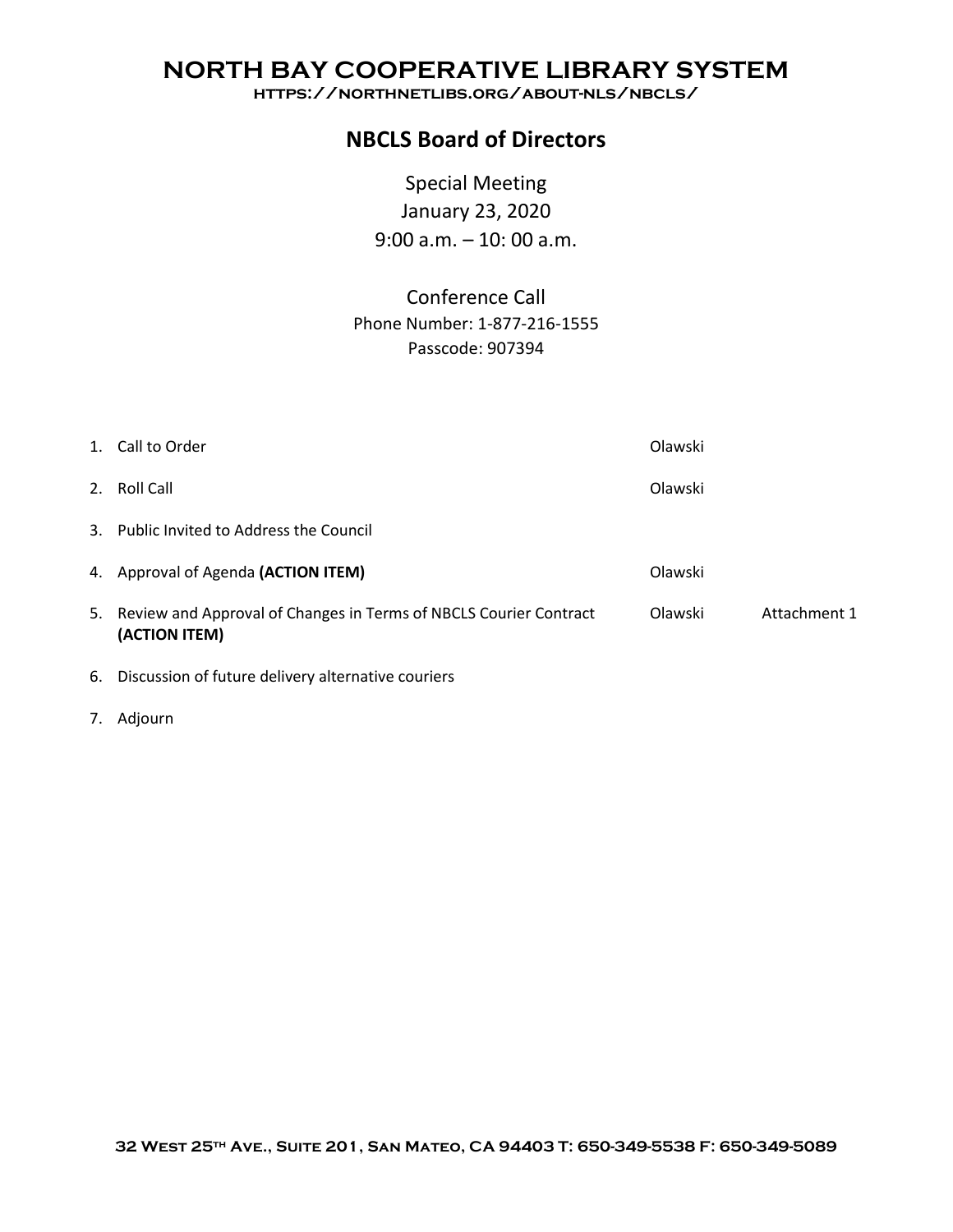# **NORTH BAY COOPERATIVE LIBRARY SYSTEM**

#### **https://northnetlibs.org/about-nls/nbcls/**

#### **Brown Act:**

The legislative body of a local agency may use teleconferencing in connection with any meeting or proceeding authorized by law. Cal. Gov't Code §54953(b)(1). A "teleconference" is "a meeting of a legislative body, the members of which are in different locations, connected by electronic means, through either audio or video, or both." Cal. Gov't Code § 54953(b)(4). A local agency may provide the public with additional teleconference locations. Cal. Gov't Code § 54953(b)(4).

The teleconferenced meeting must meet the following requirements:

(1) it must comply with all of the Act's requirements applicable to other meetings;

(2) all votes must be taken by roll call;

(3) agendas must be posted at all teleconference locations and the meeting must be conducted in a manner that protects the statutory and constitutional rights of the parties or public appearing before the body;

(4) each teleconference location must be identified in the notice and agenda and each location must be accessible to the public;

(5) during the teleconferenced meeting, at least a quorum of the members of the legislative body must participate from locations within the boundaries of the body's jurisdiction; and

(6) the agenda must provide the public with an opportunity to address the legislative body at each teleconference location. Cal. Gov't Code § 54953(b).

#### **Meeting Locations**

| NorthNet Library System         | 32 West 25th Ave., Suite 201, San Mateo, CA 94403   |  |  |  |  |
|---------------------------------|-----------------------------------------------------|--|--|--|--|
| Belvedere-Tiburon Library       | 1501 Tiburon Boulevard, Tiburon, CA 94920           |  |  |  |  |
| Benicia Public Library          | 150 East L Street, Benicia, CA 94510                |  |  |  |  |
| Dixon Public Library            | 230 North First Street, Dixon, CA 95620             |  |  |  |  |
| Lake County Library             | 1425 N. High Street, Lakeport, CA 95453             |  |  |  |  |
| Larkspur Public Library         | 400 Magnolia Avenue, Larkspur, CA 94939             |  |  |  |  |
| Marin County Free Library       | 3501 Civic Center Drive, #414, San Rafael, CA 94903 |  |  |  |  |
| <b>Mendocino County Library</b> | 105 North Main Street, Ukiah, CA 95482              |  |  |  |  |
| Mill Valley Public Library      | 375 Throckmorton Avenue, Mill Valley, CA 94941      |  |  |  |  |
| Napa County Library             | 580 Coombs Street, Napa, CA 94559                   |  |  |  |  |
| St. Helena Public Library       | 1492 Library Lane, St. Helena, CA 94574             |  |  |  |  |
| San Anselmo Public Library      | 110 Tunstead Avenue, San Anselmo, CA 94960          |  |  |  |  |
| San Rafael Public Library       | 1100 E Street, San Rafael, CA 94901                 |  |  |  |  |
| Sausalito Public Library        | 420 Litho Street, Sausalito, CA 94965               |  |  |  |  |
| Solano County Library           | 1150 Kentucky Street, Fairfield, CA 94533           |  |  |  |  |
| Sonoma County Library           | 6135 State Farm Drive, Rohnert Park, CA 94928       |  |  |  |  |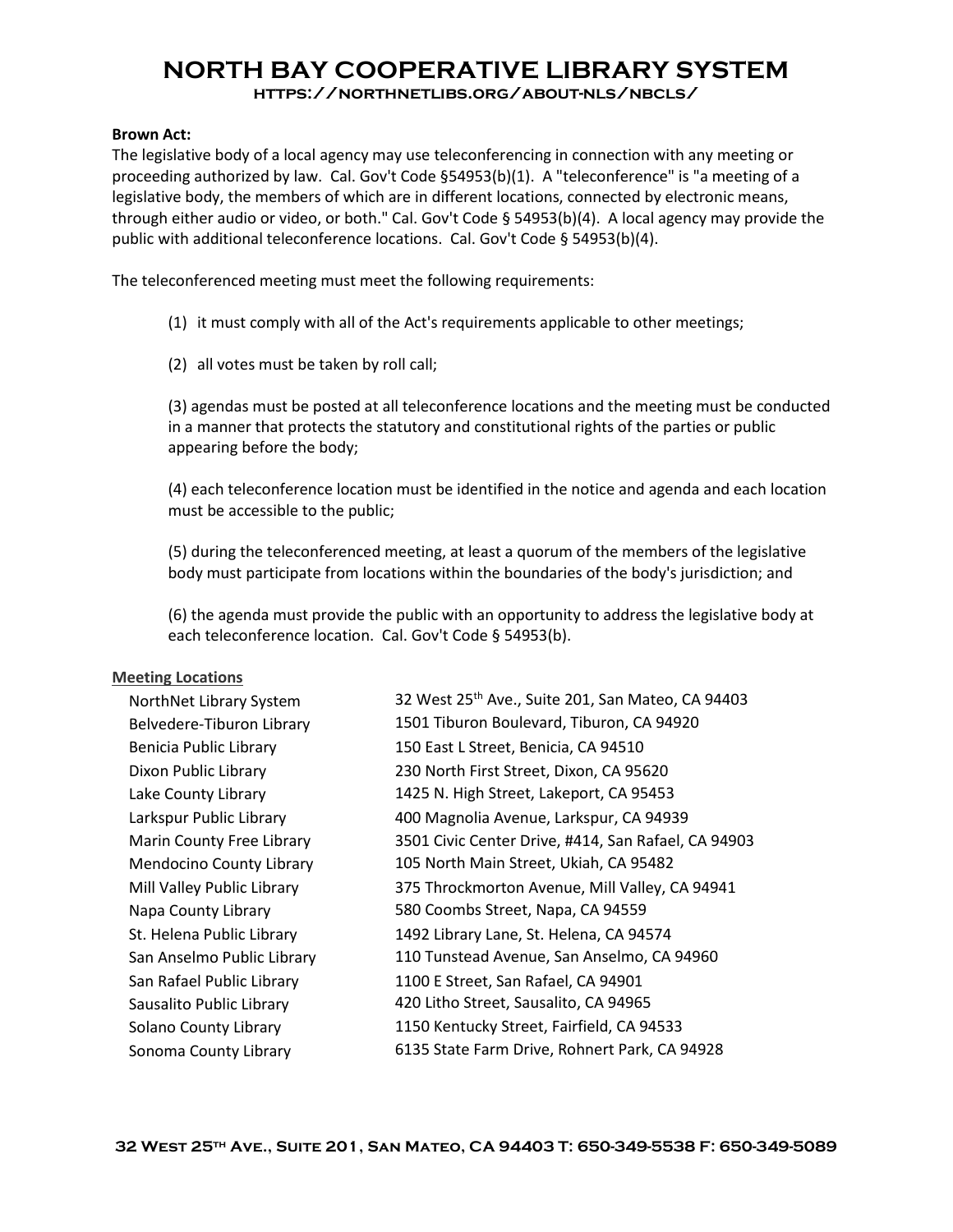## Attachment 1 **NORTH BAY COOPERATIVE LIBRARY SYSTEM**

**https://northnetlibs.org/about-nls/nbcls/**

To: NBCLS Board of Directors Date: January 23, 2020 From: Suzanne Olawski, NBCLS Chair Subject: NBCLS Delivery Courier Service

NBCLS was notified on January 9, 2020 by the Sprint Courier that they are experiencing a significant price increase in both the vehicle and Workers Compensation insurances. They have requested a 30% price increase in the current delivery contract price to help mitigate their operational costs and a two year contract commitment at the new price. They have given NBCLS a 30-day notice to terminate the delivery services, effective February 8, 2020.

The current contract is an annual contract and is set to expire June 30,2020. The current contract includes the right for either party to terminate the contract with 30 days of notice. In light of this notification, PLP staff has completed the following on behalf of NBCLS:

- PLP staff has held several conversations with the Sprint owner about extending the 30-day termination period. Conversations are ongoing.
- PLP staff has talked with MARINet, who also uses the same courier. They have also been notified, and they have indicated that they will be paying the 30% increase
- PLP staff contacted AmTran, the company that provides delivery for MVLS. AmTran indicated they do not have the capacity to do this, so would not provide a quote.
- PLP staff will be reaching out to several delivery companies to see if they are interested and will provide NBCLS with pricing at the meeting should that become available.

The following chart reflects the 30% price increase in delivery cost for each library jurisdiction for the period January to June 30, 2020. The Revised NBCLS Delivery Cost column reflects the new library delivery cost that will be invoiced net of CLSA Funds and eResources subscription costs.

| FY2019-20 NBCLS REVISED DELIVERY COST (Based on 6 Month Price Increase)         |                   |                 |                 |                 |                        |                     |                 |
|---------------------------------------------------------------------------------|-------------------|-----------------|-----------------|-----------------|------------------------|---------------------|-----------------|
|                                                                                 | (Rounded)         |                 |                 |                 |                        | <b>REVISED</b>      |                 |
|                                                                                 |                   |                 |                 |                 | FY 19/20               | FY 19/20            |                 |
|                                                                                 |                   |                 |                 |                 | <b>NBCLS</b>           | <b>NBCLS</b>        |                 |
|                                                                                 |                   |                 |                 |                 | <b>Delivey Cost</b>    | <b>Delivey Cost</b> |                 |
|                                                                                 |                   |                 |                 |                 | <b>Less CLSA</b>       | <b>Less CLSA</b>    |                 |
|                                                                                 |                   |                 |                 |                 | <b>Funds, OD</b>       | Funds, OD &         |                 |
|                                                                                 |                   | <b>FY19/20</b>  | 30% Price       | <b>REVISED</b>  | &RBdigital             | <b>RBDigital</b>    | <b>VARIANCE</b> |
|                                                                                 |                   | <b>NBCLS</b>    | <b>Increase</b> | <b>NBCLS</b>    | <b>Costs</b>           | <b>Costs</b>        | $30\%$          |
|                                                                                 | <b>Total CLSA</b> | <b>Delivery</b> | (January -      | <b>Delivery</b> | (To Be                 | (To Be)             | Increase to     |
| Library                                                                         | <b>Allocation</b> | Cost            | <b>June 30)</b> | <b>Cost</b>     | <i><b>Invoiced</b></i> | <b>Invoiced</b> )   | <b>Invoice</b>  |
| <b>Benicia Public Library</b>                                                   | \$9,861           | \$14.555        | \$2,183         | \$16,738        | (S6, 681)              | (S8, 865)           | \$2,183         |
| <b>Dixon Public Library</b>                                                     | \$9,960           | \$11,967        | \$1,795         | \$13,762        | (S2, 329)              | (S4, 124)           | \$1,795         |
| <b>Lake County Library</b>                                                      | \$12,360          | \$31,288        | \$4,693         | \$35,981        | (S20, 540)             | (S25, 233)          | \$4,693         |
| <b>Mendocino County Library</b>                                                 | \$13,956          | \$46,150        | \$6,923         | \$53,073        | (S32.194)              | (S39.117)           | \$6,923         |
| St. Helena Public Library                                                       | \$8,432           | \$10,625        | \$1,594         | \$12.219        | ( \$3,162)             | (S4, 756)           | \$1,594         |
| Solano County Library                                                           | \$33,661          | \$31,118        | \$4,668         | \$35,786        | (S4.851)               | (S9.519)            | \$4,668         |
| Sonoma County Library                                                           | \$41,393          | \$30,740        | \$4,611         | \$35.351        | \$10,653               | \$6,042             | \$0             |
| <b>Total</b>                                                                    | \$129,622         | \$176,443       | \$26,466        | \$202,909       | ( \$59, 105)           | ( \$85, 571)        | \$21,855        |
| * Alexandria cases and dependence on formation will be considered to the origin |                   |                 |                 |                 |                        |                     |                 |

**12040.20 NBCLO BEVIOED BELIVEDY COOT (Based on C Marth Brits In** 

|\* Negative amount denotes an invoice will be sent to the library |